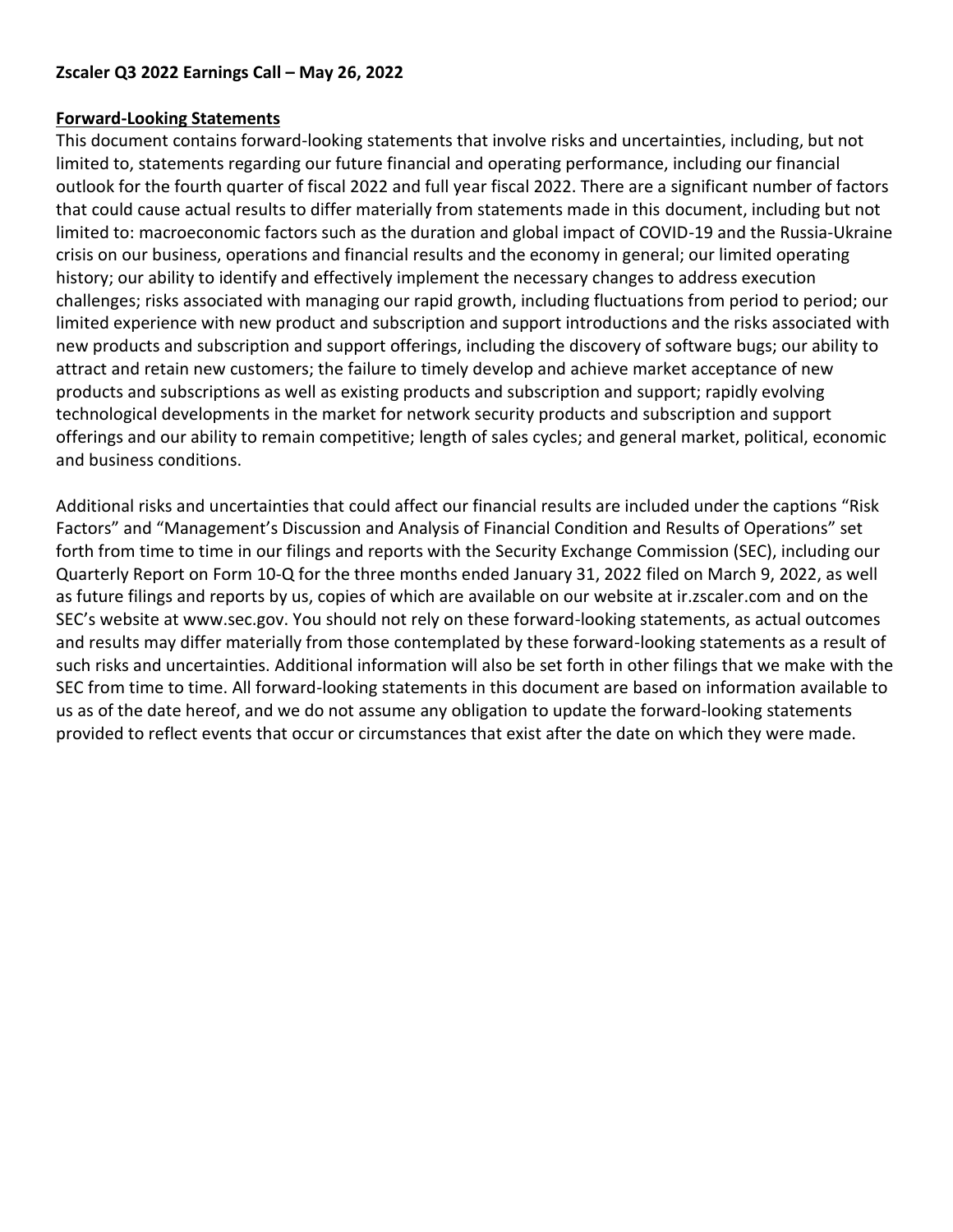## **CEO Commentary**

We're pleased to report another strong quarter. In Q3, we delivered 63% year-over-year revenue growth, 54% billings growth and 15% free cash flow margins, all while investing for high growth. While most public SaaS companies are happy to get to Rule-of-40<sup>1</sup>, we again exceeded the Rule-of-70 based on revenue growth and free cash flow margins. With our increased guidance today, we expect to achieve the Rule-of-80 for the full year. We are not only delivering excellent growth, we are also delivering strong profitability. We are disciplined in making investments for innovation and go-to-market scale. With the breadth and depth of our ever expanding Zero Trust platform, we can efficiently sell to our growing base of enterprise customers. We believe our clear focus on securing large enterprises makes us the partner of choice for our customers' Zero Trust security journey.

- While there are broader macro challenges and economic uncertainties, we have seen an increase in large, multi-year commitments for multiple product pillars of Zscaler platform as periods of uncertainty can act as a catalyst for change. This, coupled with growing cyber threats such as ransomware, are driving IT leaders to transform security from castle-and-moat security to zero-trust architecture. In this environment, customers cannot risk transformational and mission-critical projects with immature offerings from unproven vendors. As the pioneer and category leader in Security Service Edge or SSE with the widest and deepest offerings, Zscaler is the trusted partner for vendor consolidation, cost savings, increased user productivity and better cyber protection.
- We are adding new Global 2000 customers at a record pace. In the last two quarters, we added close to 80 G2K customers. Now 40% of the Fortune 500 and 30% of Global 2000 companies trust Zscaler to secure their digital transformation. Approximately half of our Global 2000 customers have both ZIA and ZPA, and I am excited to report that ZPA has surpassed over \$200 million in annualized revenue.
- In Q3, we had significant growth in new \$1-million+ ACV deals across major geographies and customer verticals. We are seeing an acceleration in multi-year, multi-product pillar deals as enterprises are racing to transform their business. We provide a path for large strategic customers to ramp into larger and longer commitments for our entire transformational platform, not just for elements of it. This is driving a strong growth in bookings, with the total value of our committed future revenue reaching a key milestone – it has surpassed \$2 billion.

Now, let me highlight some customer deal wins during the quarter. As I mentioned before, I believe all customers will ultimately purchase ZIA, ZPA and ZDX for all users. This quarter, we have seen ample evidence that customers are buying ZIA, ZPA and ZDX together, providing Zero Trust security for users with fast user experience.

- In a new logo win, a global 500 food services conglomerate headquartered in Europe, purchased ZIA, ZPA and ZDX for all 100,000 users. Leveraging our globally distributed SSE platform, this customer is consolidating dozens of different vendors point products across hundreds of locations in 45 countries. The customer was most excited about having a single Zero Trust security policy framework for in-line inspection across its business units in every location. Given the significant cost savings, upleveled security and improved user experience across the company, the CEO and CFO signed off on this nonbudgeted, 4-year commitment. In addition, they started a paid pilot for our Zero Trust for Workloads offering for their sizable AWS footprint, which we are very excited about.
- Next, in an upsell deal, a Global 10 oil and gas customer headquartered in Europe, after deploying ZIA and ZPA for 100,000 users, purchased ZDX for all 100,000 employees. ZDX is delivering immediate

<sup>&</sup>lt;sup>1</sup> Rule-of-40 is calculated as year-over-year revenue growth percentage plus free cash flow margin.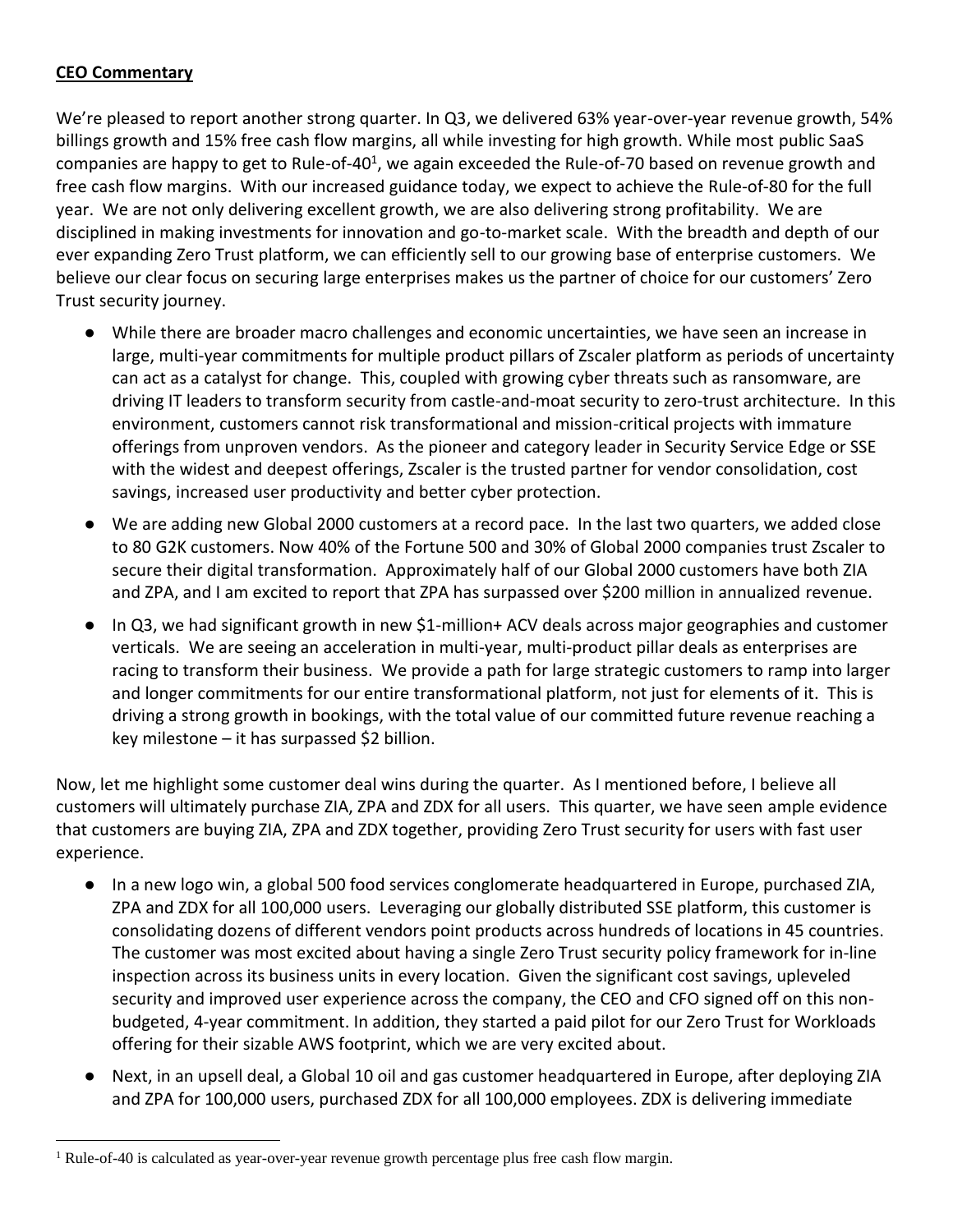value by reducing the customer's time to troubleshoot performance issues by 50-80%, while consolidating 40 legacy performance point products. In addition, the customer upgraded to our newly introduced ZPA Transformation bundle that includes browser isolation, application protection, and deception services. This is a 4-year deal that increased the customer's annual spend by over 70%. This customer's journey with Zscaler is remarkable: I remember sitting with the chief architect in their office, finalizing the purchase of our ZIA Professional bundle six years ago. Since then, their annual spend has increased over 14x to well over \$10 million. Next, we look forward to working with them on Zero Trust for Workloads.

● In an upsell win, a Fortune 500 Bank in Asia that has deployed ZIA for over 50,000 users purchased ZPA and ZDX for all 50,000 employees. This is another example of a large customer buying ZIA, ZPA and ZDX for all users. While the immediate objective for this deal was to replace a legacy multi-vendor VPN infrastructure, ZPA was selected to implement zero trust access by establishing an application-level policy—where users connect to specific applications, not to a network—hence achieving app segmentation without having to do legacy network segmentation. ZPA did not just replace VPN, it's eliminating the need for the entire inbound DMZ including DDoS protection, app delivery controllers, and firewalls, generating a payback on their Zscaler purchase within 6 months. Because of this substantial ROI, even in a tougher macro, Zscaler can help reduce cost while driving transformation. Our integration with Microsoft's E5 suite across ZIA and ZPA was also an important decision factor for them. This latest purchase more than doubled the customer's annual spend.

ZIA, ZPA and ZDX together form a complete solution to implement Zero Trust for users. Our next immediate big opportunity is Zero Trust for workloads, powered by the same core ZIA and ZPA technology. Let me highlight a few exciting wins in this area:

- An existing Fortune 100 financial services customer with ZIA deployed for 60,000 users, purchased Zero Trust for Workloads to protect 50,000 workloads spanning across multiple data centers and public clouds. This eliminates the need for virtual firewalls and site-to-site VPNs. This multi-million-dollar ACV deal is our largest workload deal to-date and more than doubles the customer's annual spend. The customer now protects both users and workloads under a single policy framework, enhancing their cyber protection, providing visibility and simplifying operations.
- Lastly, let me discuss a new customer purchasing all four product pillars together. An elite research university purchased our comprehensive ZIA, ZPA and ZDX offerings for 35,000 users and Zero Trust for Workloads for over 3,000 workloads for their multi-cloud environment. Their CIO's top priority is to eliminate the risk of legacy VPNs and lateral threat movement as universities are increasingly becoming a target for ransomware and intellectual property theft. Also, a critical requirement for this win was our Zero Trust platform meeting the criteria of Zero Trust framework as recommended by NIST. We closed this 3-year, 8-figure deal through AWS marketplace. I'm very happy with our continued success in expanding our routes to market via cloud marketplaces.

Next, I am excited to highlight US Federal government where we're having considerable momentum. Driven in part by the President's Executive Order, we are seeing increased interest in our Zero Trust Exchange across all levels of the government. We are excited to help our country dramatically improve our security posture while significantly reducing legacy IT costs. We have the highest level of FedRAMP certifications for ZIA and ZPA. In addition, ZPA is the only Zero Trust solution with DoD IL5 certification. There are only a select few cloud companies that have this level of certification, and there is no other cybersecurity company at this level. IL5 certification is an important differentiator for us. Let me highlight 2 new customer wins this quarter where this was an important factor: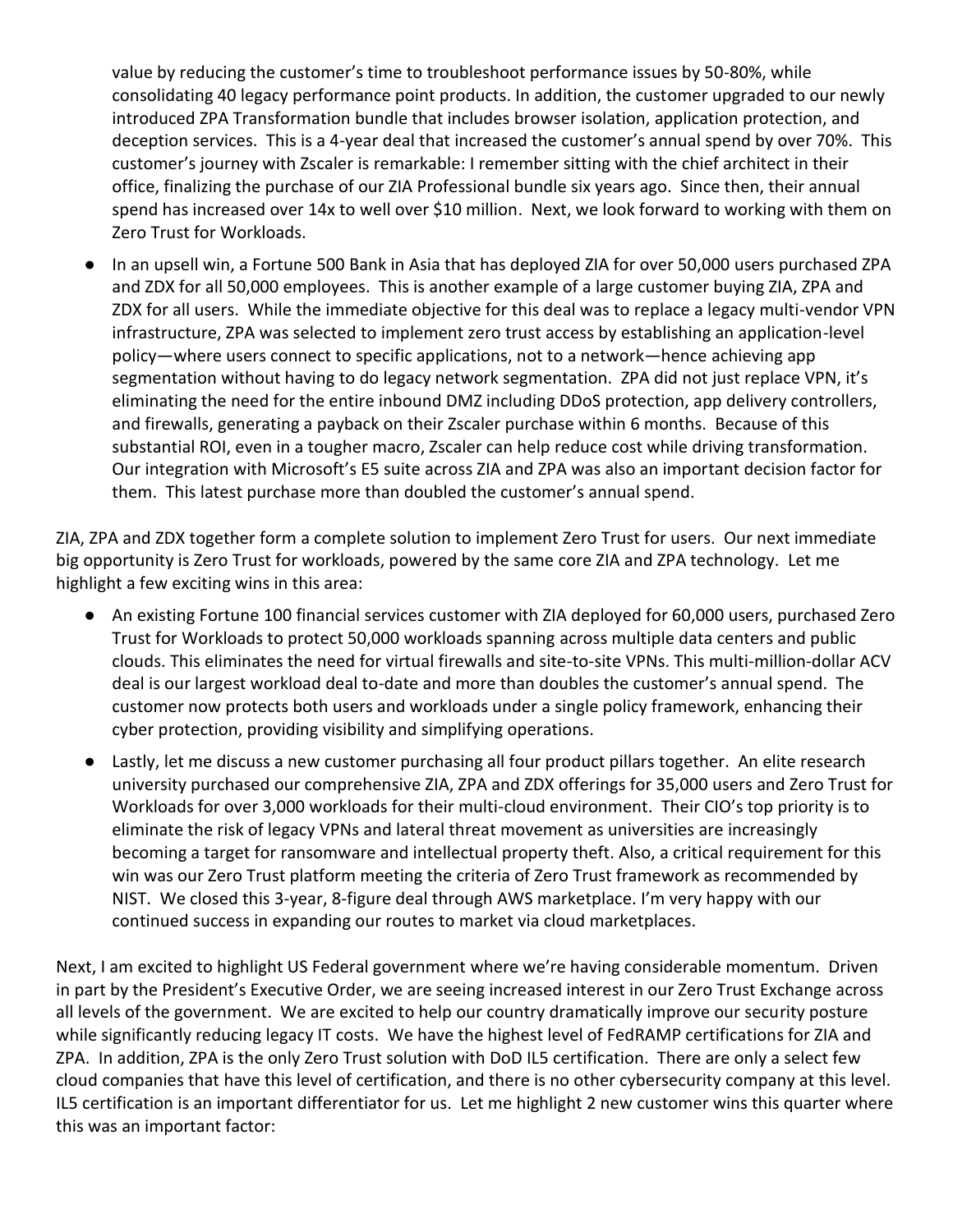- 1. First, a defense contractor that purchased ZIA and ZPA in a 6-year seven-figure ACV deal.
- 2. Second, a DOD unit also purchased ZPA for secure access to SAP instances in AWS Gov cloud.

Two important considerations for our ongoing success in the Federal market are:

- 1. First, ZPA is the only cloud security service with FedRAMP High authorization for Zero Trust Remote Access. We connect users to applications and not to the network, eliminating lateral threat movement, a core principle of zero trust architecture that can't be achieved by next gen firewalls or cloud VPNs.
- 2. Second, ZIA's proxy architecture, which inspects TLS-encrypted traffic at scale delivering superior security.

Our proven track record running the world's largest inline security cloud makes Zscaler the obvious and trusted partner of choice for governments and enterprises. We now have 288 customers exceeding \$1 million in ARR, an increase of 77% year-over-year. We deliver a mission-critical service that requires unmatched reliability and availability for an in-line cloud. There is no compression algorithm for over 10 years of operational experience running such a cloud. An example of our proven scale is that Zscaler processes over 240 billion transactions inline per day, which is more than 20x the number of Google searches per day.

Now, let me share a few observations about our high net retention rates, which has exceeded 125% for the last 6 quarters. We made a number of investments in customer success services, technical account managers, partner services, and certification of partners, which together are driving a faster and greater adoption across our broad portfolio. We have a solid blueprint for accelerating value delivery, which is driving upsells. All of these investments result in happy customers, demonstrated by our Net Promoter Score or NPS of more than 70, which is more than 2 times that of an average SaaS company.

Next let me now highlight our rapid pace of innovation. After having built the most comprehensive platform to provide Zero Trust for Users, we are now expanding it for Zero Trust for Workloads. Unlike scores of vendors who offer point-products for cloud native apps, Zscaler has developed a fully integrated CSPM, CIEM and Infrastructure-as-Code Scanning with a common backend and fully correlated, actionable dashboard. Gartner calls this functionality CNAPP, but we have moved beyond CNAPP by integrating the threat and data awareness from ZIA and ZPA. We will be highlighting it and other innovations at Zenith Live, our annual cloud summit, next month.

We enhanced our AI/ML engine for ZDX, our fastest growing new service, to leverage billions of telemetry points from millions of users to improve digital user experience. It can not only automatically figure out what and where performance issues are but can also provide information about the quality of voice, video and screen sharing due to our integration with Microsoft Teams and Zoom. We have also integrated ZDX with ServiceNow making customer end-user support far more efficient. ZDX also got certified and became available on our Federal cloud.

Our ThreatLabZ security research team is tracking over a dozen APT groups and getting better reconnaissance about their tools and behavioral patterns resulting in higher order threat intelligence. This specific threat intel coupled with our massive cloud effect from 240 billion transactions and 300 trillion signals per day enables Zscaler to deliver better threat protection than other vendors.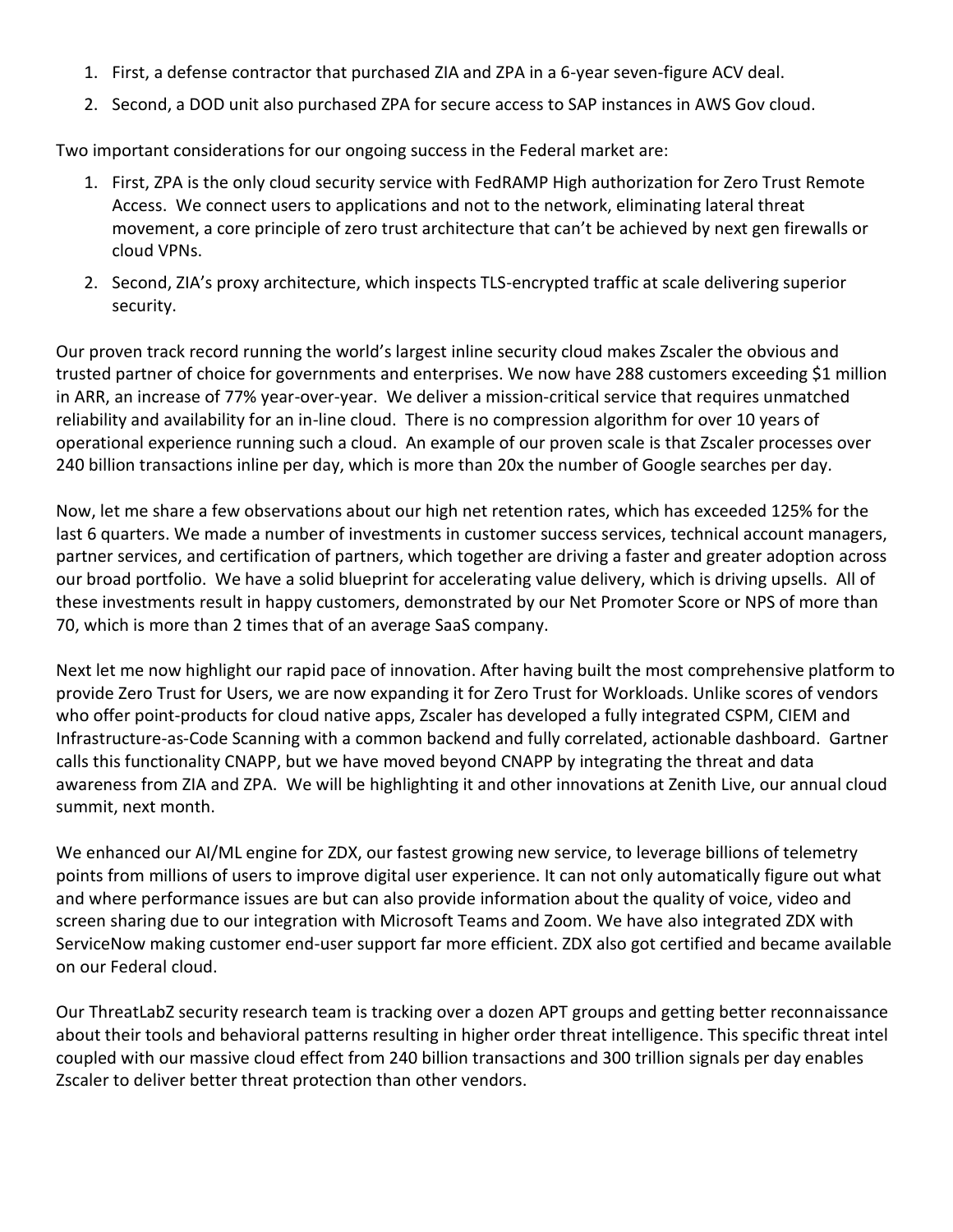Moving beyond users and workloads, we are now bringing Zero Trust to IoT/OT systems, a large emerging opportunity. Today, Siemens and Zscaler announced the availability of an integrated all-in-one solution to accelerate secure access to OT systems. Our joint development with Siemens brings the benefits of Zscaler to factory and industrial control systems. We are thrilled to have Siemens, a long-standing customer, as a development and go-to-market partner.

In closing, in spite of uncertain macro conditions, we continue to see strong demand for our services. We are in a strong financial position, and we will continue to aggressively invest in our business. We are focused on hiring and developing talent and creating a culture that rewards innovation at all levels. We have grown our global organization to approximately 4,500 employees who are energized by our shared mission to secure the hyperconnected world of cloud and mobility. We grew our total sales and marketing headcount by 54% year over year, and we remain focused on investing in our go-to-market machine. In today's competitive hiring market, Zscaler is a destination for top talent. To drive continued growth in hiring and to build on Zscaler's high-performing hybrid-work culture, this month, we welcomed Brendan Castle, Google's former global head of talent acquisition, as our new Chief People Officer. Brendan has proven experience in building highly motivated and productive teams at scale.

With app transformation already mainstream, network and security transformation is also becoming mainstream, which we pioneered with our Zero Trust Exchange. We believe customers trust Zscaler more than any other provider for securing their cloud journey. Recent uncertainty in the macro environment is driving customers to accelerate their network and security transformation with our integrated platform, resulting in reductions in cost, complexity and business risk. We are adding a record number of Global 2000 customers, now with 30% of Global 2000 and 40% of Fortune 500 customers trusting Zscaler. These demanding customers are making large multi-year commitments to our platform. We are not just growing rapidly at any cost, we are also profitable and delivering efficient growth. We will continue our disciplined investment in innovation and growth to capture the large and growing opportunity ahead of us.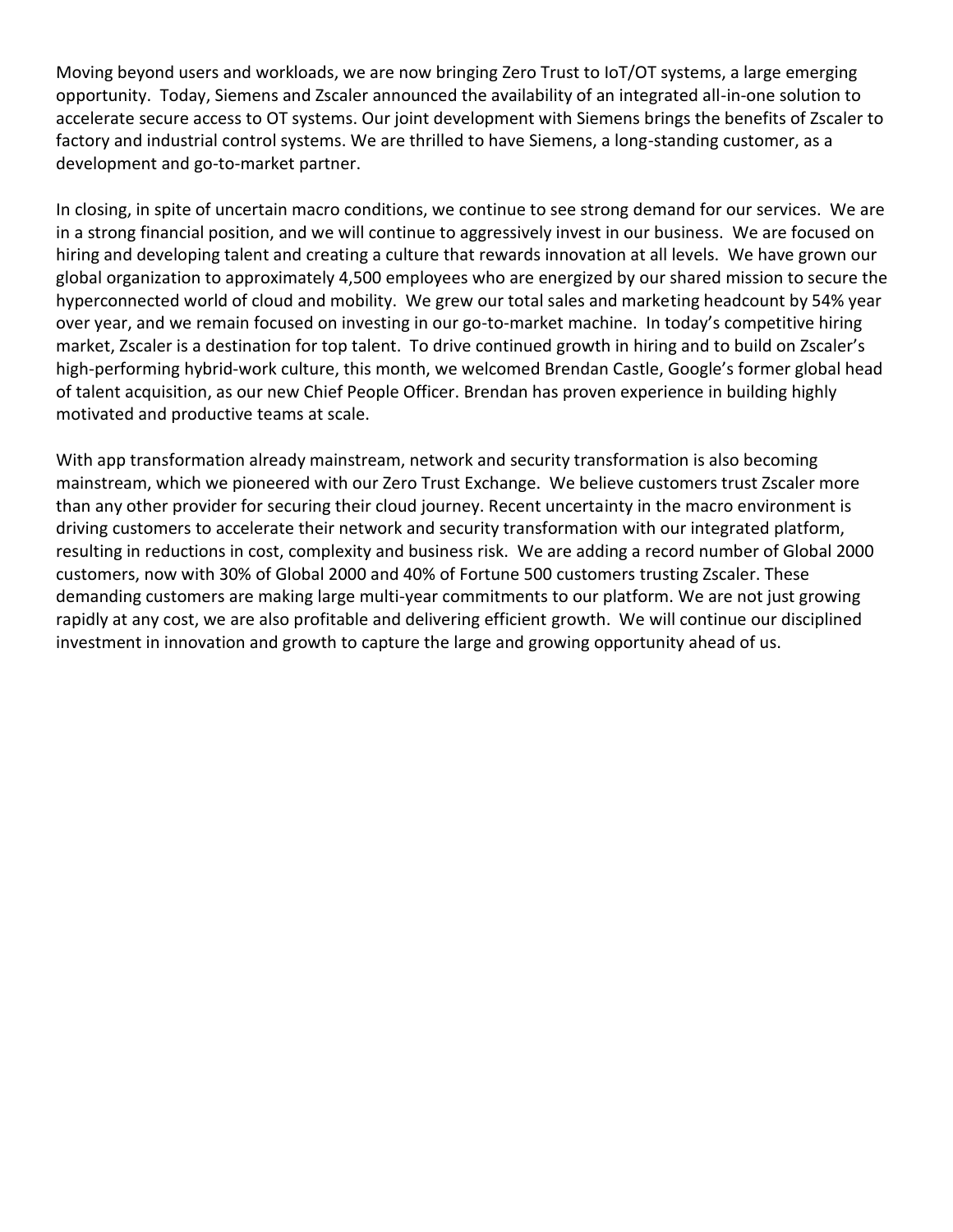## **CFO Commentary**

We are pleased with the results for the third quarter of fiscal 2022. Revenue for the quarter was \$287 million, up 63% year-over-year and up 12% sequentially. On a year-over-year basis, revenue growth exceeded 60% for the third straight quarter driven by strong customer demand for our Zero Trust platform. ZPA product revenue was approximately 18% of total revenue, growing 87% year-over-year. From a geographic perspective, we had broad strength across our three major regions: Americas represented 52% of revenue, EMEA was 33% and APJ was 15%. APJ continues to be our fastest growing region, with revenue growth of 105% year-over-year.

Our total calculated billings grew 54% year-over-year to \$346 million, with billing duration comparable to a year ago and above the midpoint of our normal 10-14 months range. Our remaining performance obligations, or RPO, grew 83% from one year ago to \$2.216 billion. The current RPO is 49% of the total RPO.

Our strong customer retention rate and our ability to upsell the broader platform have resulted in a high dollar-based net retention rate, which was again above 125%.

We had 288 customers paying us more than \$1 million annually, up 77% from 163 in the prior year. I'm very pleased with the pace at which we are adding these \$1 million ARR customers: we increased by 37 customers in the quarter. The continued strength in this metric speaks to our large enterprise focus and the strategic role we play in our customers' digital transformation initiatives. We added 140 customers in the quarter paying us more than \$100,000 annually, ending the quarter at 1,891 such customers.

Turning to the rest of our Q3 financial performance, total gross margin of 80.6% was approximately flat quarter-over-quarter and year-over-year. Our total operating expenses increased 11% sequentially and 70% year-over-year to \$204 million. Operating expenses as a percentage of revenue was 71% compared to 68% in the year ago quarter, due to a partial return of T&E. Operating margin was 9% and Free cash flow margin was 15%. We continue to expect data center capex to be around high-single digit percent of revenue for the full year. We ended the quarter with over \$1.66 billion in cash, cash equivalents, and short-term investments.

Now, moving on to guidance and modeling points. As a reminder, these numbers are all non-GAAP which excludes stock-based compensation expenses and related payroll taxes, amortization of debt discount and amortization of intangible assets.

We are once again increasing our guidance across all metrics. For the fourth quarter of fiscal 2022, we expect:

- Revenue in the range of \$304 million to \$306 million, reflecting a year-over-year growth of 54% to 55%
- Gross margins of 79%. I would like to remind investors that a number of our emerging products, including ZDX, Workload Segmentation and CSPM, will initially have lower gross margins than our core products, because we are more focused on time-to-market and growth rather than optimizing them for gross margins.
- Operating profit in the range of \$33 million to \$34 million. We have more in-person events this quarter, including customer events, Zenith Live and RSA conferences.
- Net loss on other income of \$500 thousand.
- Income taxes of \$3 million.
- Earnings per share of \$0.20 to \$0.21, assuming approximately 146 to 147 million fully diluted shares.